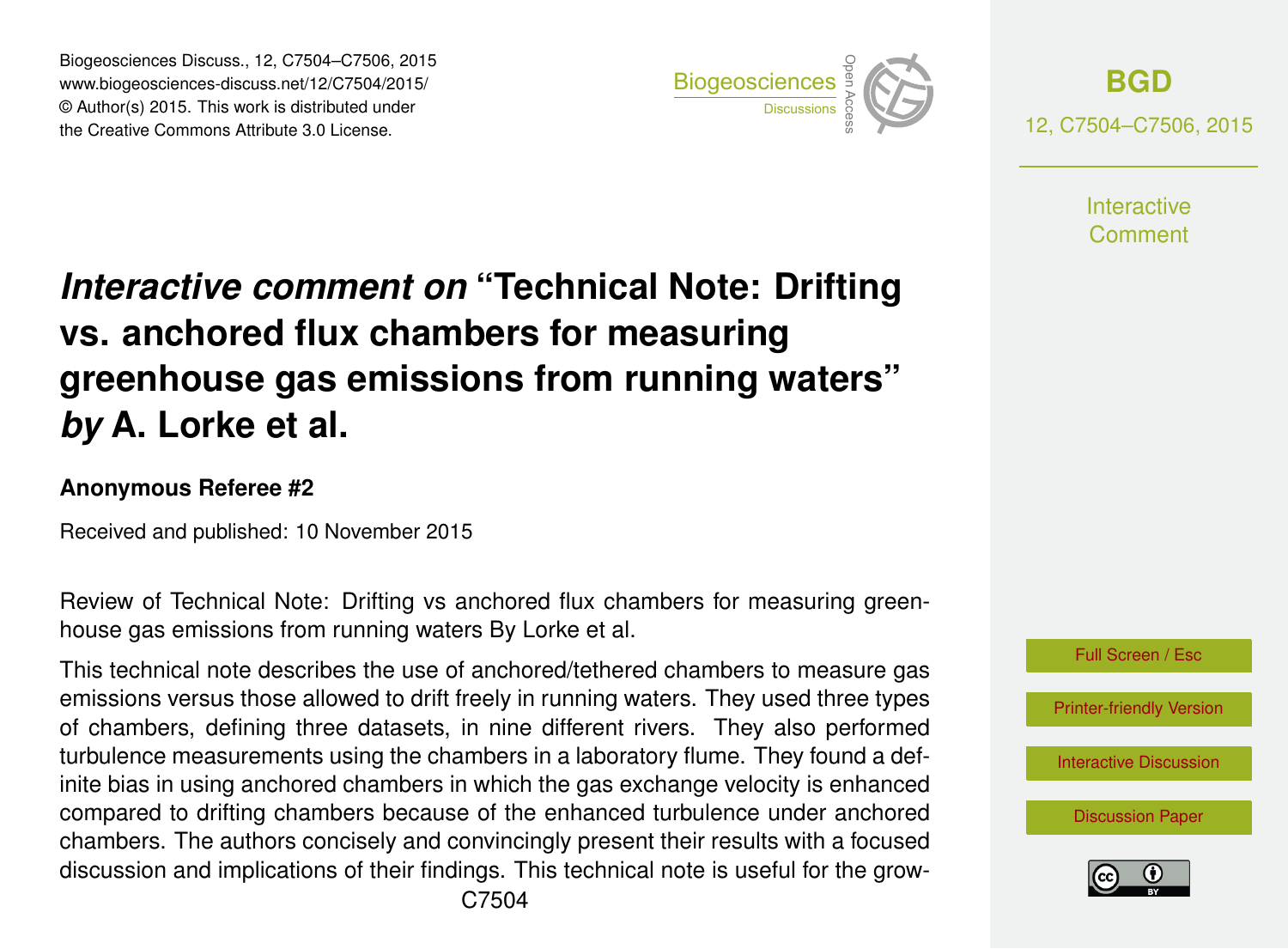ing community of researchers studying fluvial greenhouse gas emissions. I recommend this paper for publication with minor revisions.

There are no general comments to be made. I have just a few specific comments.

Abstract – in the list of four points made from this study, switch numbers 1 and 2 so that you start by stating that anchored chambers produce turbulence. It seems to make more sense to start by saying that you find something in one method and then that you didn't in the other, instead of the other way around.

P14622, L19-22 – I am not sure if this sentence regarding microbubbles fits here, especially since the papers you cited refer to lakes. Perhaps you can be clearer with what you are trying to convey with this point and you could use Beaulieu 2012 as a better reference for elevated kCH4 in rivers.

P14623, L8 – Vachon et al. 2010 also discusses turbulence bias of chambers

P14624, L6-7 – Change 'produced' to 'produce' and add a question mark at the end of the question.

P14624, L8 – More details should be give about the size or stream order of the 9 rivers, especially since Hotchkiss et al 2015 just found that CO2 emissions change with size of streams. This new article should be cited and discussed in your manuscript. (Hotchkiss, E. R., Hall Jr, R. O., Sponseller, R. A., Butman, D., Klaminder, J., Laudon, H., ... & Karlsson, J. (2015). Sources of and processes controlling CO2 emissions change with the size of streams and rivers. Nature Geoscience, 8(9), 696-699.)

P14623, L12-17 – Does using these different methods influence your flux results? I presume not seeing as what is important is the rate of accumulation and not absolute concentrations; however, you should make this clear in the text as it may cause confusion.

P14625, L9 – add '(F)' after 'fluxes' to define the variable in eq.3

**[BGD](http://www.biogeosciences-discuss.net)**

12, C7504–C7506, 2015

**Interactive Comment** 



[Printer-friendly Version](http://www.biogeosciences-discuss.net/12/C7504/2015/bgd-12-C7504-2015-print.pdf)

[Interactive Discussion](http://www.biogeosciences-discuss.net/12/14619/2015/bgd-12-14619-2015-discussion.html)

[Discussion Paper](http://www.biogeosciences-discuss.net/12/14619/2015/bgd-12-14619-2015.pdf)